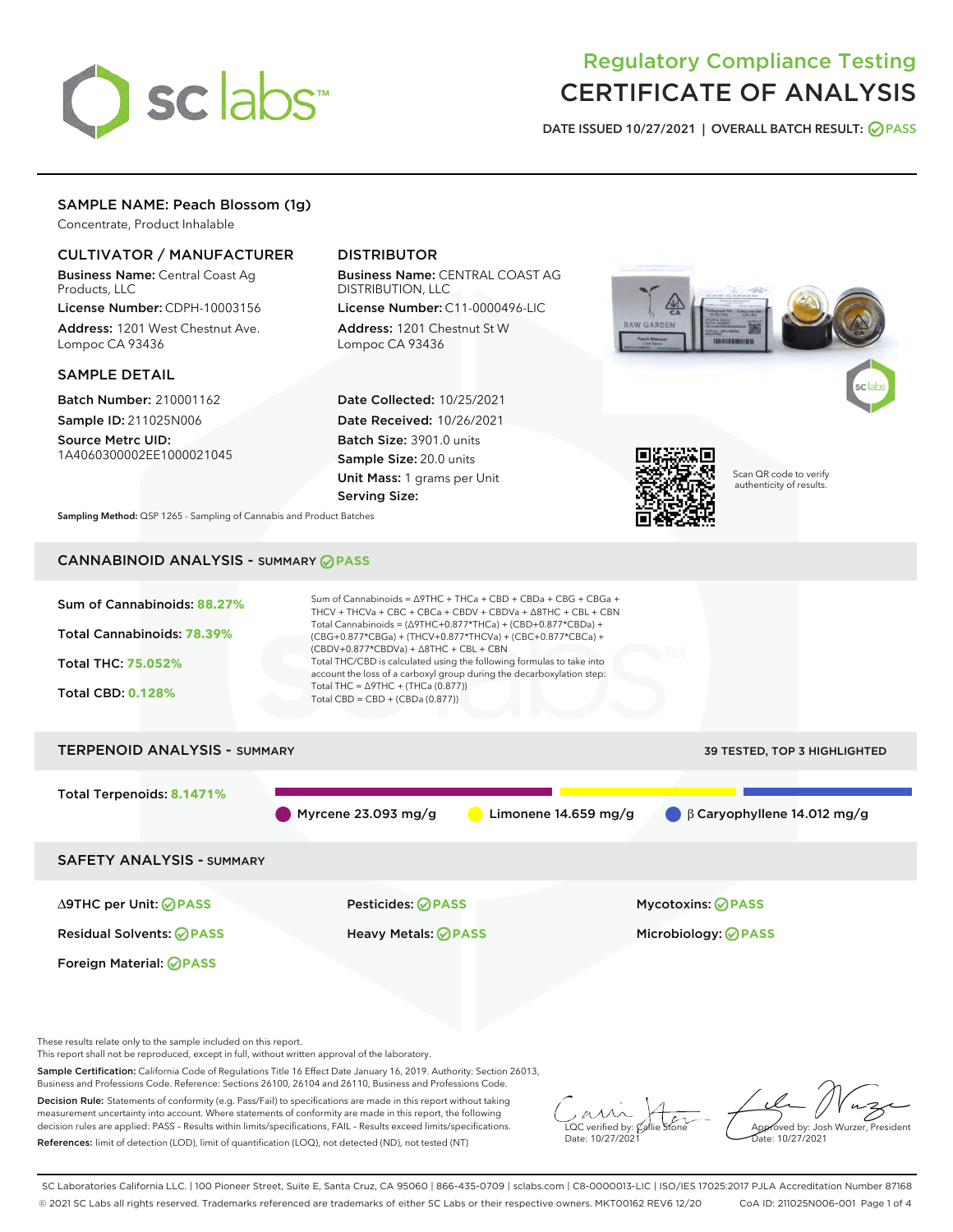



PEACH BLOSSOM (1G) | DATE ISSUED 10/27/2021 | OVERALL BATCH RESULT: **○** PASS

#### CANNABINOID TEST RESULTS - 10/26/2021 2 PASS

Tested by high-performance liquid chromatography with diode-array detection (HPLC-DAD). **Method:** QSP 1157 - Analysis of Cannabinoids by HPLC-DAD

#### TOTAL CANNABINOIDS: **78.39%**

Total Cannabinoids (Total THC) + (Total CBD) + (Total CBG) + (Total THCV) + (Total CBC) + (Total CBDV) + ∆8THC + CBL + CBN

TOTAL THC: **75.052%** Total THC (∆9THC+0.877\*THCa)

TOTAL CBD: **0.128%**

Total CBD (CBD+0.877\*CBDa)

TOTAL CBG: 1.18% Total CBG (CBG+0.877\*CBGa)

TOTAL THCV: 1.216% Total THCV (THCV+0.877\*THCVa)

TOTAL CBC: 0.81% Total CBC (CBC+0.877\*CBCa)

TOTAL CBDV: ND Total CBDV (CBDV+0.877\*CBDVa)

| <b>COMPOUND</b>  | LOD/LOQ<br>(mg/g)          | <b>MEASUREMENT</b><br><b>UNCERTAINTY</b><br>(mg/g) | <b>RESULT</b><br>(mg/g) | <b>RESULT</b><br>(%) |
|------------------|----------------------------|----------------------------------------------------|-------------------------|----------------------|
| <b>THCa</b>      | 0.05/0.14                  | ±19.783                                            | 769.77                  | 76.977               |
| <b>A9THC</b>     | 0.06 / 0.26                | ±2.595                                             | 75.43                   | 7.543                |
| <b>THCVa</b>     | 0.07 / 0.20                | ±0.662                                             | 13.87                   | 1.387                |
| <b>CBGa</b>      | 0.1 / 0.2                  | ±0.55                                              | 10.6                    | 1.06                 |
| <b>CBCa</b>      | 0.07/0.28                  | ±0.383                                             | 7.83                    | 0.783                |
| <b>CBG</b>       | 0.06/0.19                  | ±0.100                                             | 2.53                    | 0.253                |
| <b>CBDa</b>      | 0.02/0.19                  | ±0.043                                             | 1.46                    | 0.146                |
| <b>CBC</b>       | 0.2 / 0.5                  | ±0.04                                              | 1.2                     | 0.12                 |
| $\triangle$ 8THC | 0.1 / 0.4                  | N/A                                                | <b>ND</b>               | <b>ND</b>            |
| <b>THCV</b>      | 0.1 / 0.2                  | N/A                                                | <b>ND</b>               | <b>ND</b>            |
| <b>CBD</b>       | 0.07/0.29                  | N/A                                                | <b>ND</b>               | <b>ND</b>            |
| <b>CBDV</b>      | 0.04 / 0.15                | N/A                                                | <b>ND</b>               | <b>ND</b>            |
| <b>CBDVa</b>     | 0.03 / 0.53                | N/A                                                | <b>ND</b>               | <b>ND</b>            |
| <b>CBL</b>       | 0.06 / 0.24                | N/A                                                | <b>ND</b>               | <b>ND</b>            |
| <b>CBN</b>       | 0.1/0.3                    | N/A                                                | <b>ND</b>               | <b>ND</b>            |
|                  | <b>SUM OF CANNABINOIDS</b> |                                                    | 882.7 mg/g              | 88.27%               |

#### **UNIT MASS: 1 grams per Unit**

| ∆9THC per Unit                        | 1120 per-package limit | 75.43 mg/unit  | <b>PASS</b> |
|---------------------------------------|------------------------|----------------|-------------|
| <b>Total THC per Unit</b>             |                        | 750.52 mg/unit |             |
| <b>CBD</b> per Unit                   |                        | <b>ND</b>      |             |
| <b>Total CBD per Unit</b>             |                        | $1.28$ mg/unit |             |
| Sum of Cannabinoids<br>per Unit       |                        | 882.7 mg/unit  |             |
| <b>Total Cannabinoids</b><br>per Unit |                        | 783.9 mg/unit  |             |

#### TERPENOID TEST RESULTS - 10/27/2021

Terpene analysis utilizing gas chromatography-flame ionization detection (GC-FID). **Method:** QSP 1192 - Analysis of Terpenoids by GC-FID

| <b>COMPOUND</b>           | LOD/LOQ<br>(mg/g) | <b>MEASUREMENT</b><br><b>UNCERTAINTY</b><br>(mg/g) | <b>RESULT</b><br>(mg/g) | <b>RESULT</b><br>(%) |
|---------------------------|-------------------|----------------------------------------------------|-------------------------|----------------------|
| <b>Myrcene</b>            | 0.008 / 0.025     | ±0.2979                                            | 23.093                  | 2.3093               |
| Limonene                  | 0.005 / 0.016     | ±0.2096                                            | 14.659                  | 1.4659               |
| $\beta$ Caryophyllene     | 0.004 / 0.012     | ±0.4988                                            | 14.012                  | 1.4012               |
| $\alpha$ Humulene         | 0.009/0.029       | ±0.1388                                            | 4.324                   | 0.4324               |
| Linalool                  | 0.009 / 0.032     | ±0.1325                                            | 3.488                   | 0.3488               |
| $\alpha$ Bisabolol        | 0.008 / 0.026     | ±0.1625                                            | 3.043                   | 0.3043               |
| trans- $\beta$ -Farnesene | 0.008 / 0.025     | ±0.0921                                            | 2.594                   | 0.2594               |
| $\beta$ Pinene            | 0.004 / 0.014     | ±0.0246                                            | 2.138                   | 0.2138               |
| Ocimene                   | 0.011 / 0.038     | ±0.0672                                            | 2.094                   | 0.2094               |
| $\alpha$ Pinene           | 0.005 / 0.017     | ±0.0175                                            | 2.038                   | 0.2038               |
| <b>Terpineol</b>          | 0.016 / 0.055     | ±0.1114                                            | 1.814                   | 0.1814               |
| Fenchol                   | 0.010 / 0.034     | ±0.0672                                            | 1.736                   | 0.1736               |
| Terpinolene               | 0.008 / 0.026     | ±0.0320                                            | 1.562                   | 0.1562               |
| Valencene                 | 0.009 / 0.030     | ±0.1048                                            | 1.521                   | 0.1521               |
| Guaiol                    | 0.009 / 0.030     | ±0.0462                                            | 0.979                   | 0.0979               |
| <b>Nerolidol</b>          | 0.009 / 0.028     | ±0.0302                                            | 0.480                   | 0.0480               |
| <b>Borneol</b>            | 0.005 / 0.016     | ±0.0189                                            | 0.449                   | 0.0449               |
| Caryophyllene<br>Oxide    | 0.010 / 0.033     | ±0.0170                                            | 0.370                   | 0.0370               |
| Camphene                  | 0.005 / 0.015     | ±0.0027                                            | 0.238                   | 0.0238               |
| Geraniol                  | 0.002 / 0.007     | ±0.0080                                            | 0.181                   | 0.0181               |
| Fenchone                  | 0.009 / 0.028     | ±0.0041                                            | 0.142                   | 0.0142               |
| <b>Geranyl Acetate</b>    | 0.004 / 0.014     | ±0.0044                                            | 0.105                   | 0.0105               |
| Citronellol               | 0.003 / 0.010     | ±0.0040                                            | 0.081                   | 0.0081               |
| Sabinene Hydrate          | 0.006 / 0.022     | ±0.0028                                            | 0.073                   | 0.0073               |
| $\gamma$ Terpinene        | 0.006 / 0.018     | ±0.0009                                            | 0.052                   | 0.0052               |
| $\alpha$ Phellandrene     | 0.006 / 0.020     | ±0.0006                                            | 0.045                   | 0.0045               |
| $\alpha$ Terpinene        | 0.005 / 0.017     | ±0.0006                                            | 0.043                   | 0.0043               |
| Nerol                     | 0.003 / 0.011     | ±0.0018                                            | 0.040                   | 0.0040               |
| 3 Carene                  | 0.005 / 0.018     | ±0.0005                                            | 0.035                   | 0.0035               |
| Eucalyptol                | 0.006 / 0.018     | ±0.0007                                            | 0.026                   | 0.0026               |
| Sabinene                  | 0.004 / 0.014     | ±0.0002                                            | 0.016                   | 0.0016               |
| Isoborneol                | 0.004 / 0.012     | N/A                                                | $<$ LOQ                 | $<$ LOQ              |
| p-Cymene                  | 0.005 / 0.016     | N/A                                                | <b>ND</b>               | ND                   |
| (-)-Isopulegol            | 0.005 / 0.016     | N/A                                                | ND                      | ND                   |
| Camphor                   | 0.006 / 0.019     | N/A                                                | ND                      | <b>ND</b>            |
| Menthol                   | 0.008 / 0.025     | N/A                                                | <b>ND</b>               | <b>ND</b>            |
| $R-(+)$ -Pulegone         | 0.003 / 0.011     | N/A                                                | ND                      | ND                   |
| $\alpha$ Cedrene          | 0.005 / 0.016     | N/A                                                | <b>ND</b>               | <b>ND</b>            |
| Cedrol                    | 0.008 / 0.027     | N/A                                                | <b>ND</b>               | ND                   |
| <b>TOTAL TERPENOIDS</b>   |                   |                                                    | 81.471 mg/g             | 8.1471%              |

SC Laboratories California LLC. | 100 Pioneer Street, Suite E, Santa Cruz, CA 95060 | 866-435-0709 | sclabs.com | C8-0000013-LIC | ISO/IES 17025:2017 PJLA Accreditation Number 87168 © 2021 SC Labs all rights reserved. Trademarks referenced are trademarks of either SC Labs or their respective owners. MKT00162 REV6 12/20 CoA ID: 211025N006-001 Page 2 of 4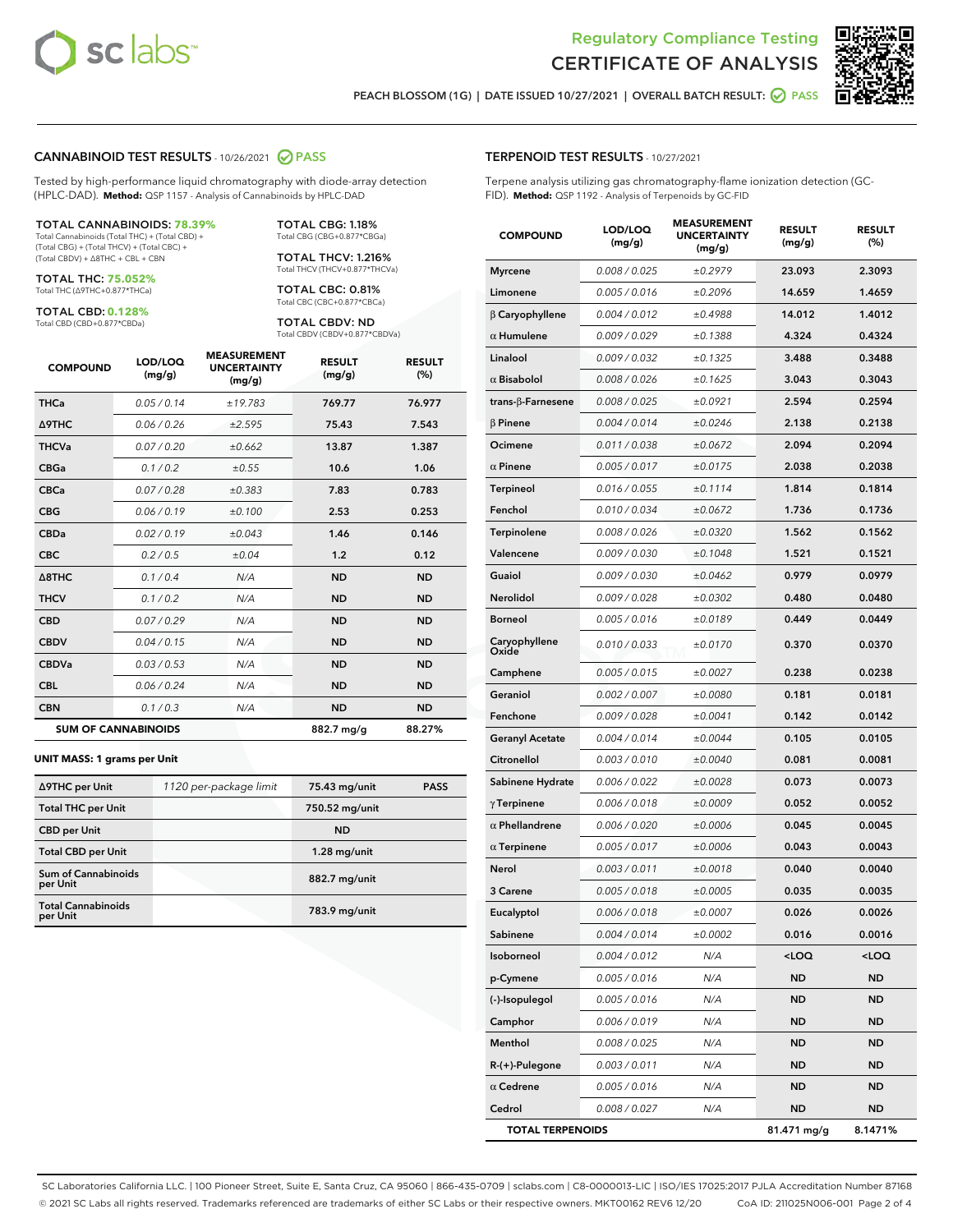



PEACH BLOSSOM (1G) | DATE ISSUED 10/27/2021 | OVERALL BATCH RESULT:  $\bigcirc$  PASS

# CATEGORY 1 PESTICIDE TEST RESULTS - 10/27/2021 2 PASS

Pesticide and plant growth regulator analysis utilizing high-performance liquid chromatography-mass spectrometry (HPLC-MS) or gas chromatography-mass spectrometry (GC-MS). \*GC-MS utilized where indicated. **Method:** QSP 1212 - Analysis of Pesticides and Mycotoxins by LC-MS or QSP 1213 - Analysis of Pesticides by GC-MS

| <b>COMPOUND</b>             | LOD/LOQ<br>$(\mu g/g)$ | <b>ACTION</b><br><b>LIMIT</b><br>$(\mu g/g)$ | <b>MEASUREMENT</b><br><b>UNCERTAINTY</b><br>$(\mu g/g)$ | <b>RESULT</b><br>$(\mu g/g)$ | <b>RESULT</b> |
|-----------------------------|------------------------|----------------------------------------------|---------------------------------------------------------|------------------------------|---------------|
| Aldicarb                    | 0.03 / 0.08            | $\ge$ LOD                                    | N/A                                                     | <b>ND</b>                    | <b>PASS</b>   |
| Carbofuran                  | 0.02 / 0.05            | $\geq$ LOD                                   | N/A                                                     | <b>ND</b>                    | <b>PASS</b>   |
| Chlordane*                  | 0.03 / 0.08            | $\ge$ LOD                                    | N/A                                                     | <b>ND</b>                    | <b>PASS</b>   |
| Chlorfenapyr*               | 0.03/0.10              | $\geq$ LOD                                   | N/A                                                     | <b>ND</b>                    | <b>PASS</b>   |
| Chlorpyrifos                | 0.02 / 0.06            | $\ge$ LOD                                    | N/A                                                     | <b>ND</b>                    | <b>PASS</b>   |
| Coumaphos                   | 0.02 / 0.07            | $\ge$ LOD                                    | N/A                                                     | <b>ND</b>                    | <b>PASS</b>   |
| Daminozide                  | 0.02 / 0.07            | $\ge$ LOD                                    | N/A                                                     | <b>ND</b>                    | <b>PASS</b>   |
| <b>DDVP</b><br>(Dichlorvos) | 0.03/0.09              | $>$ LOD                                      | N/A                                                     | <b>ND</b>                    | <b>PASS</b>   |
| Dimethoate                  | 0.03 / 0.08            | $\ge$ LOD                                    | N/A                                                     | <b>ND</b>                    | <b>PASS</b>   |
| Ethoprop(hos)               | 0.03/0.10              | $>$ LOD                                      | N/A                                                     | <b>ND</b>                    | <b>PASS</b>   |
| Etofenprox                  | 0.02 / 0.06            | $\ge$ LOD                                    | N/A                                                     | <b>ND</b>                    | <b>PASS</b>   |
| Fenoxycarb                  | 0.03 / 0.08            | $\ge$ LOD                                    | N/A                                                     | <b>ND</b>                    | <b>PASS</b>   |
| Fipronil                    | 0.03 / 0.08            | $\ge$ LOD                                    | N/A                                                     | <b>ND</b>                    | <b>PASS</b>   |
| Imazalil                    | 0.02 / 0.06            | $>$ LOD                                      | N/A                                                     | <b>ND</b>                    | <b>PASS</b>   |
| <b>Methiocarb</b>           | 0.02 / 0.07            | $\ge$ LOD                                    | N/A                                                     | <b>ND</b>                    | <b>PASS</b>   |
| Methyl<br>parathion         | 0.03/0.10              | $\ge$ LOD                                    | N/A                                                     | <b>ND</b>                    | <b>PASS</b>   |
| <b>Mevinphos</b>            | 0.03/0.09              | $\ge$ LOD                                    | N/A                                                     | <b>ND</b>                    | <b>PASS</b>   |
| Paclobutrazol               | 0.02 / 0.05            | $>$ LOD                                      | N/A                                                     | <b>ND</b>                    | <b>PASS</b>   |
| Propoxur                    | 0.03/0.09              | $\ge$ LOD                                    | N/A                                                     | <b>ND</b>                    | <b>PASS</b>   |
| Spiroxamine                 | 0.03 / 0.08            | $\ge$ LOD                                    | N/A                                                     | <b>ND</b>                    | <b>PASS</b>   |
| Thiacloprid                 | 0.03/0.10              | $\ge$ LOD                                    | N/A                                                     | <b>ND</b>                    | <b>PASS</b>   |

#### CATEGORY 2 PESTICIDE TEST RESULTS - 10/27/2021 @ PASS

| <b>COMPOUND</b>          | LOD/LOQ<br>$(\mu g/g)$ | <b>ACTION</b><br><b>LIMIT</b><br>$(\mu g/g)$ | <b>MEASUREMENT</b><br><b>UNCERTAINTY</b><br>$(\mu g/g)$ | <b>RESULT</b><br>$(\mu g/g)$ | <b>RESULT</b> |
|--------------------------|------------------------|----------------------------------------------|---------------------------------------------------------|------------------------------|---------------|
| Abamectin                | 0.03/0.10              | 0.1                                          | N/A                                                     | <b>ND</b>                    | <b>PASS</b>   |
| Acephate                 | 0.02/0.07              | 0.1                                          | N/A                                                     | <b>ND</b>                    | <b>PASS</b>   |
| Acequinocyl              | 0.02/0.07              | 0.1                                          | N/A                                                     | <b>ND</b>                    | <b>PASS</b>   |
| Acetamiprid              | 0.02/0.05              | 0.1                                          | N/A                                                     | <b>ND</b>                    | <b>PASS</b>   |
| Azoxystrobin             | 0.02/0.07              | 0.1                                          | N/A                                                     | <b>ND</b>                    | <b>PASS</b>   |
| <b>Bifenazate</b>        | 0.01/0.04              | 0.1                                          | N/A                                                     | <b>ND</b>                    | <b>PASS</b>   |
| <b>Bifenthrin</b>        | 0.02/0.05              | 3                                            | N/A                                                     | <b>ND</b>                    | <b>PASS</b>   |
| <b>Boscalid</b>          | 0.03/0.09              | 0.1                                          | N/A                                                     | <b>ND</b>                    | <b>PASS</b>   |
| Captan                   | 0.19/0.57              | 0.7                                          | N/A                                                     | <b>ND</b>                    | <b>PASS</b>   |
| Carbaryl                 | 0.02/0.06              | 0.5                                          | N/A                                                     | <b>ND</b>                    | <b>PASS</b>   |
| Chlorantranilip-<br>role | 0.04/0.12              | 10                                           | N/A                                                     | <b>ND</b>                    | <b>PASS</b>   |
| Clofentezine             | 0.03/0.09              | 0.1                                          | N/A                                                     | <b>ND</b>                    | <b>PASS</b>   |

## CATEGORY 2 PESTICIDE TEST RESULTS - 10/27/2021 continued

| <b>COMPOUND</b>               | LOD/LOQ<br>(µg/g) | <b>ACTION</b><br><b>LIMIT</b><br>$(\mu g/g)$ | <b>MEASUREMENT</b><br><b>UNCERTAINTY</b><br>$(\mu g/g)$ | <b>RESULT</b><br>(µg/g) | <b>RESULT</b> |
|-------------------------------|-------------------|----------------------------------------------|---------------------------------------------------------|-------------------------|---------------|
| Cyfluthrin                    | 0.12 / 0.38       | $\overline{c}$                               | N/A                                                     | ND                      | <b>PASS</b>   |
| Cypermethrin                  | 0.11 / 0.32       | $\mathcal{I}$                                | N/A                                                     | ND                      | <b>PASS</b>   |
| <b>Diazinon</b>               | 0.02 / 0.05       | 0.1                                          | N/A                                                     | <b>ND</b>               | <b>PASS</b>   |
| Dimethomorph                  | 0.03 / 0.09       | 2                                            | N/A                                                     | ND                      | <b>PASS</b>   |
| Etoxazole                     | 0.02 / 0.06       | 0.1                                          | N/A                                                     | ND                      | <b>PASS</b>   |
| Fenhexamid                    | 0.03 / 0.09       | 0.1                                          | N/A                                                     | ND                      | <b>PASS</b>   |
| Fenpyroximate                 | 0.02 / 0.06       | 0.1                                          | N/A                                                     | <b>ND</b>               | <b>PASS</b>   |
| Flonicamid                    | 0.03 / 0.10       | 0.1                                          | N/A                                                     | ND                      | <b>PASS</b>   |
| Fludioxonil                   | 0.03 / 0.10       | 0.1                                          | N/A                                                     | ND                      | <b>PASS</b>   |
| Hexythiazox                   | 0.02 / 0.07       | 0.1                                          | N/A                                                     | ND                      | <b>PASS</b>   |
| Imidacloprid                  | 0.04 / 0.11       | 5                                            | N/A                                                     | ND                      | <b>PASS</b>   |
| Kresoxim-methyl               | 0.02 / 0.07       | 0.1                                          | N/A                                                     | ND                      | <b>PASS</b>   |
| Malathion                     | 0.03 / 0.09       | 0.5                                          | N/A                                                     | <b>ND</b>               | <b>PASS</b>   |
| Metalaxyl                     | 0.02 / 0.07       | $\overline{c}$                               | N/A                                                     | ND                      | <b>PASS</b>   |
| Methomyl                      | 0.03 / 0.10       | 1                                            | N/A                                                     | ND                      | <b>PASS</b>   |
| Myclobutanil                  | 0.03 / 0.09       | 0.1                                          | N/A                                                     | <b>ND</b>               | <b>PASS</b>   |
| Naled                         | 0.02 / 0.07       | 0.1                                          | N/A                                                     | ND                      | <b>PASS</b>   |
| Oxamyl                        | 0.04 / 0.11       | 0.5                                          | N/A                                                     | ND                      | <b>PASS</b>   |
| Pentachloronitro-<br>benzene* | 0.03 / 0.09       | 0.1                                          | N/A                                                     | ND                      | <b>PASS</b>   |
| Permethrin                    | 0.04 / 0.12       | 0.5                                          | N/A                                                     | ND                      | <b>PASS</b>   |
| Phosmet                       | 0.03 / 0.10       | 0.1                                          | N/A                                                     | ND                      | <b>PASS</b>   |
| Piperonylbu-<br>toxide        | 0.02 / 0.07       | 3                                            | N/A                                                     | ND                      | <b>PASS</b>   |
| Prallethrin                   | 0.03 / 0.08       | 0.1                                          | N/A                                                     | ND                      | <b>PASS</b>   |
| Propiconazole                 | 0.02 / 0.07       | 0.1                                          | N/A                                                     | ND                      | <b>PASS</b>   |
| Pyrethrins                    | 0.04 / 0.12       | 0.5                                          | N/A                                                     | ND                      | <b>PASS</b>   |
| Pyridaben                     | 0.02 / 0.07       | 0.1                                          | N/A                                                     | <b>ND</b>               | <b>PASS</b>   |
| Spinetoram                    | 0.02 / 0.07       | 0.1                                          | N/A                                                     | ND                      | <b>PASS</b>   |
| Spinosad                      | 0.02 / 0.07       | 0.1                                          | N/A                                                     | ND                      | <b>PASS</b>   |
| Spiromesifen                  | 0.02 / 0.05       | 0.1                                          | N/A                                                     | <b>ND</b>               | <b>PASS</b>   |
| Spirotetramat                 | 0.02 / 0.06       | 0.1                                          | N/A                                                     | ND                      | <b>PASS</b>   |
| Tebuconazole                  | 0.02 / 0.07       | 0.1                                          | N/A                                                     | ND                      | <b>PASS</b>   |
| Thiamethoxam                  | 0.03 / 0.10       | 5                                            | N/A                                                     | <b>ND</b>               | <b>PASS</b>   |
| Trifloxystrobin               | 0.03 / 0.08       | 0.1                                          | N/A                                                     | <b>ND</b>               | <b>PASS</b>   |

SC Laboratories California LLC. | 100 Pioneer Street, Suite E, Santa Cruz, CA 95060 | 866-435-0709 | sclabs.com | C8-0000013-LIC | ISO/IES 17025:2017 PJLA Accreditation Number 87168 © 2021 SC Labs all rights reserved. Trademarks referenced are trademarks of either SC Labs or their respective owners. MKT00162 REV6 12/20 CoA ID: 211025N006-001 Page 3 of 4